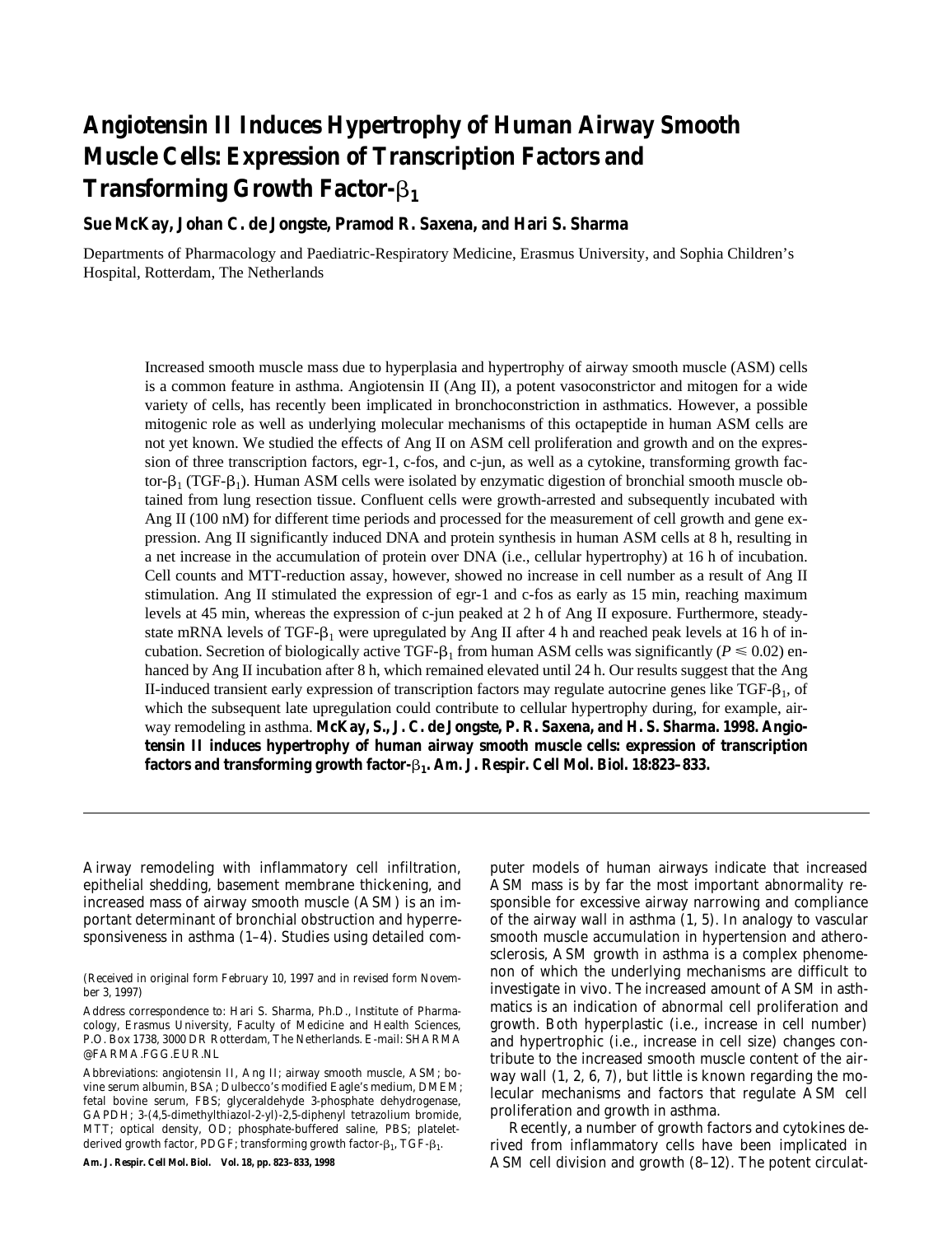ing hormone of the renin–angiotensin system, angiotensin II (Ang II) has been implicated in bronchoconstriction in mild asthmatics (13). Plasma levels of Ang II have been shown to be elevated in patients with acute severe asthma (14). At plasma levels similar to those observed in acute asthma, Ang II was found to enhance methacholineevoked bronchoconstriction, both in human bronchi *in vitro* and in mild asthmatics *in vivo*, thus suggesting a novel role for Ang II as a putative mediator in asthma (13). Although Ang II has been shown to stimulate proliferation and/or hypertrophy in a wide variety of cells, such as cardiac myocytes, cardiac fibroblasts, and vascular smooth muscle cells (15–17), it remains to be established whether this octapeptide stimulates proliferation and growth of ASM cells.

It is known that growth and differentiation factors stimulate signal transduction pathways in the cell leading to the expression of nuclear proto-oncogenes that include the Fos, Jun, and Egr families (18). Fos and Jun proteins constitute the heterodimer AP-1 (19). The AP-1 and egr-1 transcription factors can regulate a number of target genes during growth factor stimulation and thereby influence cellular growth and differentiation (16, 20, 21). Ang II has been shown to induce a rapid increase in the expression of c-fos and c-jun (members of the leucine zipper family) and egr-1 (a member of the zinc finger family) in vascular smooth muscle cells as well as in cardiac fibroblasts prior to hypertrophy and/or hyperplasia (16, 20, 22). Furthermore, an important cytokine, transforming growth factor- $\beta_1$  (TGF- $\beta_1$ ), has synergistically been associated with Ang II. TGF- $\beta_1$  is synthesized as a biologically inactive propeptide which must be cleaved to form the active peptide, by proteases such as plasmin (23), before it can exert its function in tissue repair after injury or act as a regulatory peptide in remodeling processes in various tissues, including the heart and the lung (16, 24, 25). Also, TGF- $\beta_1$  stimulates the synthesis of extracellular matrix components such as collagens and fibronectin in response to Ang II in vascular smooth muscle cells (17, 25, 26).

To elucidate the potential role of Ang II in ASM growth in asthma, we investigated hyperplasia and hypertrophy in cultured human ASM cells and examined the expression pattern of three proto-oncogenes, namely, egr-1, c-fos, and c-jun. Additionally, we studied the expression of the extracellular matrix regulator  $TGF-<sub>1</sub>$  both at mRNA and protein levels in human ASM cells treated with Ang II.

#### **Materials and Methods**

#### **Materials**

Bovine serum albumin (BSA), collagenase, elastase, apotransferrin, ascorbate, insulin, non-enzymatic cell dissociation solution, mouse monoclonal anti- $\alpha$  smooth muscle actin and anti-smooth muscle myosin, antimouse IgG fluorescein isothiocyanate (FITC) conjugate, 4',6-diamidino-2-phenylindole-2HCl, calf thymus DNA, herring sperm DNA, and trypan blue were purchased from Sigma-Aldrich BV (Zwijndrecht, The Netherlands). Hanks' balanced salt solution (HBSS), Dulbecco's modified Eagle's medium (DMEM), sodium pyruvate, MEM nonessential amino acids, gentamicin, penicillin:streptomycin, Fungizone/am-

photericin B, and trypsin-ethylenediamenetetraacetic acid (EDTA) were purchased from Life Technologies BV (Breda, The Netherlands). Fetal bovine serum (FBS) was purchased from Bio-Whitaker BV (Verviers, Belgium). [*Methyl*-<sup>3</sup>H]thymidine, [*methyl*-<sup>3</sup>H]leucine, (α-P<sup>32</sup>)-dCTP, hybond-N, and redi-prime labeling kit were obtained from Amersham Nederland BV ('s-Hertogenbosch, The Netherlands). The 3-(4,5-dimethylthiazol-2-yl)-2,5-diphenyl tetrazolium bromide (MTT)-reduction assay kit was obtained from Boehringer Mannheim GmbH (Mannheim, Germany). The TGF- $\beta_1$  E<sub>max</sub> ImmunoAssay System was procured from Promega Corp. BNL (Leiden, The Netherlands). Anticytokeratin and anti-a-CD31 antibodies were obtained from Dako A/S (Glostrup, Denmark). The cDNA probe for human-specific glyceraldehyde 3-phosphate dehydrogenase (GAPDH) was obtained from American Type Culture Collection (Rockville, MD). Tissue culture plasticware was obtained from Life Technologies BV. All other chemicals were of molecular biology and/or tissue culture grade and were procured from local suppliers.

#### **Cell Culture**

Human airway smooth muscle cells were isolated and cultured according to the methods described previously (10, 27). Briefly, bronchial smooth muscle was dissected from the lobar or main bronchus from lung resection specimens obtained from patients undergoing surgery for lung cancer. After removal of the epithelium, pieces of macroscopically normal smooth muscle were dissected free of adherent connective and parenchymal tissue under aseptic conditions. Smooth muscle pieces were incubated in HBSS containing 10 mg/ml of BSA (fraction V), collagenase (type XI, 1 mg/ml), and elastase (type IV, 3.3 U/ml) at  $37^{\circ}$ C in a humidified ASSAB model T154 CO<sub>2</sub> incubator (Clean Air Techniek BV, Woerden, The Netherlands). After enzymatic digestion, the tissue was centrifuged and the resultant pellet was washed in DMEM containing 10% (vol/vol) FBS supplemented with sodium pyruvate (1 mM), nonessential amino acid mixture (1:100), gentamicin (45  $\mu$ g/ml), penicillin (100 U/ml), streptomycin (100  $\mu$ g/ml), and amphotericin B (1.5  $\mu$ g/ml), and subsequently seeded at  $2 \times 10^5$  cells per 35-mm dish. Fresh medium was replaced every 72 h. After 10–14 d in culture, ASM cells grew to confluence and were then removed from the plastic base of each dish using non-enzymatic cell dissociation buffer and subcultured into tissue culture flasks. At confluency, cells were further passaged by means of trypsinization. Confluent cells in the fifth passage were used for experiments.

#### **Immunocytochemical Characterization of ASM Cells**

Monoclonal antibodies against  $\alpha$ -smooth muscle actin and smooth muscle cell specific myosin (SM-1 and SM-2) were used as markers to characterize human ASM cells in culture (28). Cells were allowed to attach to multiwell slides for 24 h in FBS-containing medium and were subsequently growth-arrested by incubating for 60–72 h in FBS-free DMEM supplemented with apo-transferrin  $(5 \mu g/ml)$ , ascorbate (100  $\mu$ M), and insulin (1  $\mu$ M) prior to fixation and staining. Following two washes in ice-cold phosphatebuffered saline (PBS; 140 mM NaCl, 2.6 mM KCl, 1.4 mM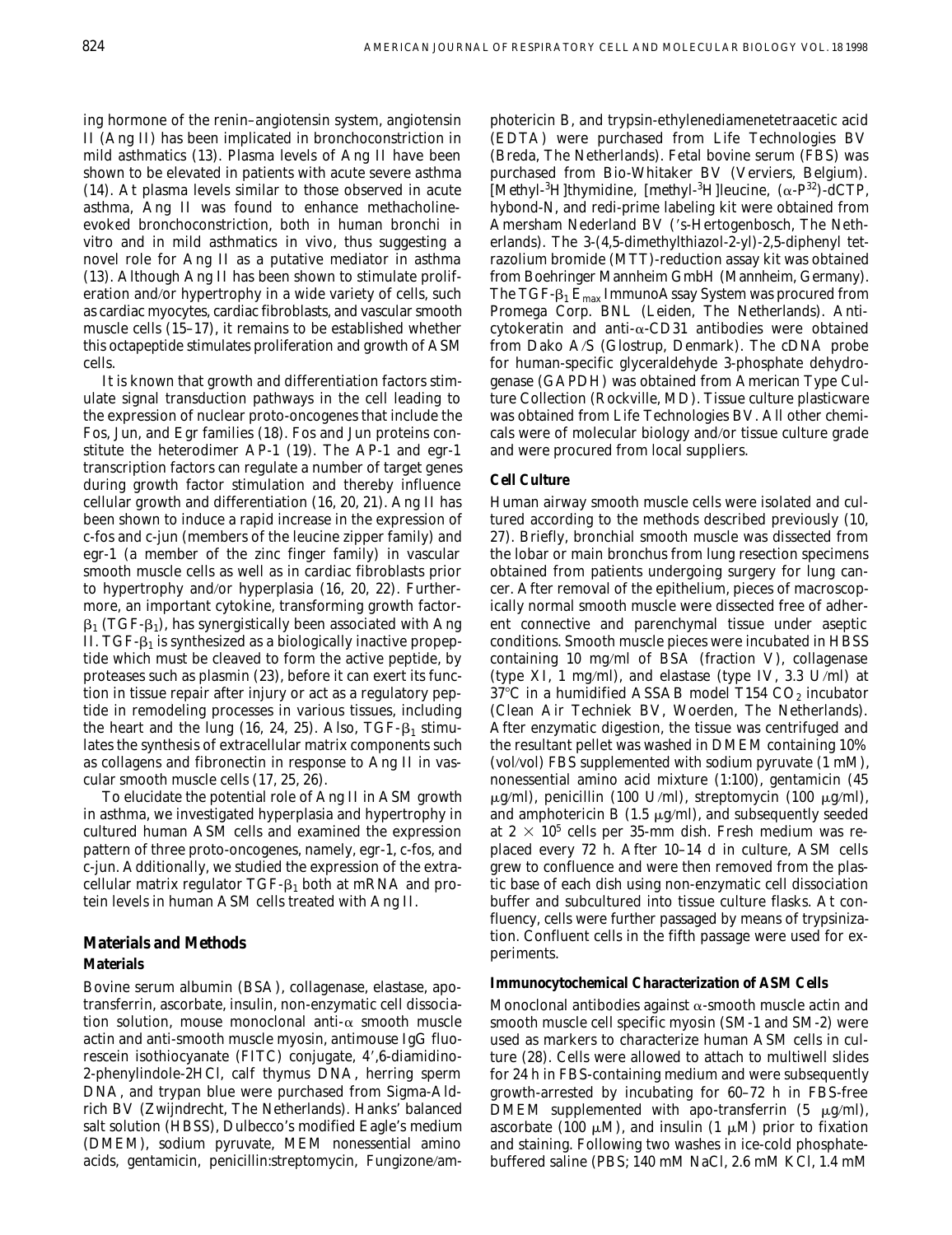$KH_2PO_4$ , 8.1 mM Na<sub>2</sub>HPO<sub>4</sub> · 2 H<sub>2</sub>O, pH 7.4), the cells were fixed in ice-cold methanol and permeabilized in PBS containing 0.1% Tween-20. Nonspecific binding was blocked by incubating the cells in 1% BSA in PBS, and the cells were then washed and subsequently incubated with anti- $\alpha$ smooth muscle actin or anti-smooth muscle myosin antibodies. After incubation, the cells were washed twice in PBS and further incubated with affinity purified FITC-conjugated antimouse antibody. Unbound antibody was washed away using distilled water and the sections were dehydrated and mounted in glycerol. Specimens were visualized under a fluorescence microscope (Carl Zeiss BV, Weesp, The Netherlands) and photographed. Human ASM cells stained positive for anti- $\alpha$  smooth muscle actin and anti-smooth muscle myosin. Additionally, the cultures were stained for endothelial and epithelial cell contamination using anti-CD31 and anti-cytokeratin antibodies, respectively. The staining showed that human ASM cell cultures were essentially free  $(> 95\%)$  of other contaminating cell types. Under the light microscope, the human ASM cells appeared elongated and spindle-shaped with central oval nuclei containing prominent nucleoli. Confluent human ASM cells in culture showed a specific pattern, aligned in parallel so that the broad nuclear region of one cell lies adjacent to the thin cytoplasmic area of another, giving rise to a typical "hill and valley" appearance as described earlier by Twort and van Breeman (27).

#### **RNA Isolation and Northern Blot Analysis**

Total RNA was extracted from the ASM cells by the guanidinium thiocynate–phenol–chloroform method described previously (16). The RNA concentration was measured by spectrophotometry. For Northern hybridization, samples of total RNA were denatured at  $65^{\circ}$ C and sizefractionated on a 1% agarose gel containing 2.2 M formaldehyde. Ethidium bromide-stained gels were photographed and RNA was transferred to hybond-N membrane by alkaline downward capillary transfer (29). The filters were air-dried and ultraviolet crosslinked in a gene linker (Bio-Rad Labs BV, Veenendaal, The Netherlands). Blots were hybridized at  $42^{\circ}$ C in a buffer containing 50% deionized formamide, 1.0 M sodium chloride, 1% sodium dodecyl sulfate (SDS), 0.2% polyvinyl pyrrolidone, 0.2% ficoll, 0.2% BSA, 50 mM Tris-HCl (pH 7.5), 0.1% sodium pyrophosphate, 2% dextran sulphate, and denatured herring sperm DNA (2 mg/ml). The cDNA probes used for hybridization were: mouse c-fos (2.1-kb fragment), mouse c-jun (2.6-kb fragment), mouse egr-1 (300-bp fragment of zinc finger region), and human TGF- $\beta_1$  (1,050-bp fragment). These inserts were labeled with the redi-prime labeling system to a specific activity of approximately  $10^9$  cpm/ $\mu$ g DNA. Filters were washed under stringent conditions, wrapped in household plastic film, and exposed to Kodak X-OMAT AR films (Eastman Kodak, Rochester, NY) at  $-80^{\circ}$ C for 1– 3 d. A GAPDH cDNA probe was used to rehybridize membranes for reference purposes. Hybridization signals were quantified by scanning laser densitometry using the Ultroscan XL enhanced laser densitometer (LKB, Bromma, Sweden). Densitometric values for each gene were normalized with respective GAPDH mRNA values and expressed as relative optical density (OD) in Ang II-stimulated cells versus control. An optimal concentration of Ang II (100 nM) for the early response of human ASM cells was determined by incubating growth-arrested cells for 1 h in  $10^{-5}$ ,  $10^{-6}$ ,  $10^{-7}$ , and  $10^{-8}$  M [Sar<sup>1</sup>]-Ang II, and subsequently examining the expression pattern of the proto-oncogene egr-1.

#### **[ 3 H]Thymidine and [3 H]Leucine Incorporation Assays**

Effects of Ang II on DNA and protein biosynthesis were assessed by incorporation of [*methyl*-3 H]thymidine and [*methyl*-3 H]leucine, respectively. An optimum concentration of Ang II (100 nM) was determined by incubating growth-arrested ASM cells for 24 h in  $10^{-6}$ ,  $10^{-7}$ ,  $10^{-8}$ , and  $10^{-9}$  M [Sar<sup>1</sup>]-Ang II, and subsequently examining [<sup>3</sup>H]thymidine and [3 H]leucine incorporation. Confluent cells were washed in PBS, detached by trypsinization, and transferred into 24-well plates at a seeding density of  $2 \times 10^4$ cells/well. After 5 d in culture the cells were growth-arrested as described above. Cells were incubated with [*methyl*- <sup>3</sup>H]thymidine or [*methyl*-<sup>3</sup>H]leucine (1 μCi/well) in either fresh FBS-free DMEM (control), FBS-containing DMEM (+ serum), or DMEM containing 100 nM [Sar<sup>1</sup>]-Ang II for 4, 8, 16, 24, or 48 h. After stimulation, the cells were washed in PBS, fixed with ice-cold methanol, and exposed to ice-cold trichloroacetic acid (5% wt/vol). The acid-insoluble fraction was lysed in 0.3 M NaOH and the incorporated radioactivity was determined in a Packard 1500 Tricarb liquid scintillation analyzer (Packard-Becker BV, Delft, The Netherlands) (9).

## **Assessment of Cellular Hypertrophy and Hyperplasia**

*Protein*/*DNA ratio.* ASM cell hypertrophy in relation to Ang II was assessed by calculating the ratio of total protein to DNA content. Cells were plated at a seeding density of 2  $\times$  10<sup>4</sup> cells/well in 24-well plates. After 5 d the cells were growth-arrested as described above, and then incubated in either fresh FBS-free DMEM (control), FBScontaining DMEM  $(+$  serum), or DMEM containing 100 nM [Sar1 ]-Ang II for 4, 8, 16, 24, or 48 h. After stimulation, the cells were washed in ice-cold PBS and lysed in 0.3 M NaOH. The total DNA content was determined fluorimetrically using the method described by Kapuscinski and Skoczylas (30). The total protein content was estimated colorimetrically using the method described by Bradford (31). Serial concentrations of calf thymus DNA and BSA were used for the calibration curves.

*MTT assay.* In order to assess cellular hyperplasia in response to Ang II, MTT assays were performed. Cells in the fifth–sixth passage were transferred to 24-well plates at a seeding density of 2  $\times$  10<sup>4</sup> cells/well. After 24 h, the cells were growth-arrested as described above and subsequently incubated in either fresh FBS-free DMEM or DMEM containing 100 nM [Sar<sup>1</sup> ]-Ang II for 4, 8, 16, 24, or 48 h. Proliferation was assessed using the MTT dye technique, which relies on the specific metabolic reduction of the tetrazolium salt MTT by living cells as described earlier (32). Following incubations, the cells were washed twice in PBS, 200 µl of MTT in DMEM (final concentration 0.5  $\mu$ g/ml) was added to each well, and the cells were incubated for  $5 h$  at  $37^{\circ}$ C. After incubation, the blue formazan product was solubilized by the addition of 200  $\mu$ l of solubilization solution (10% SDS in 0.01 M HCl) to each well and incu-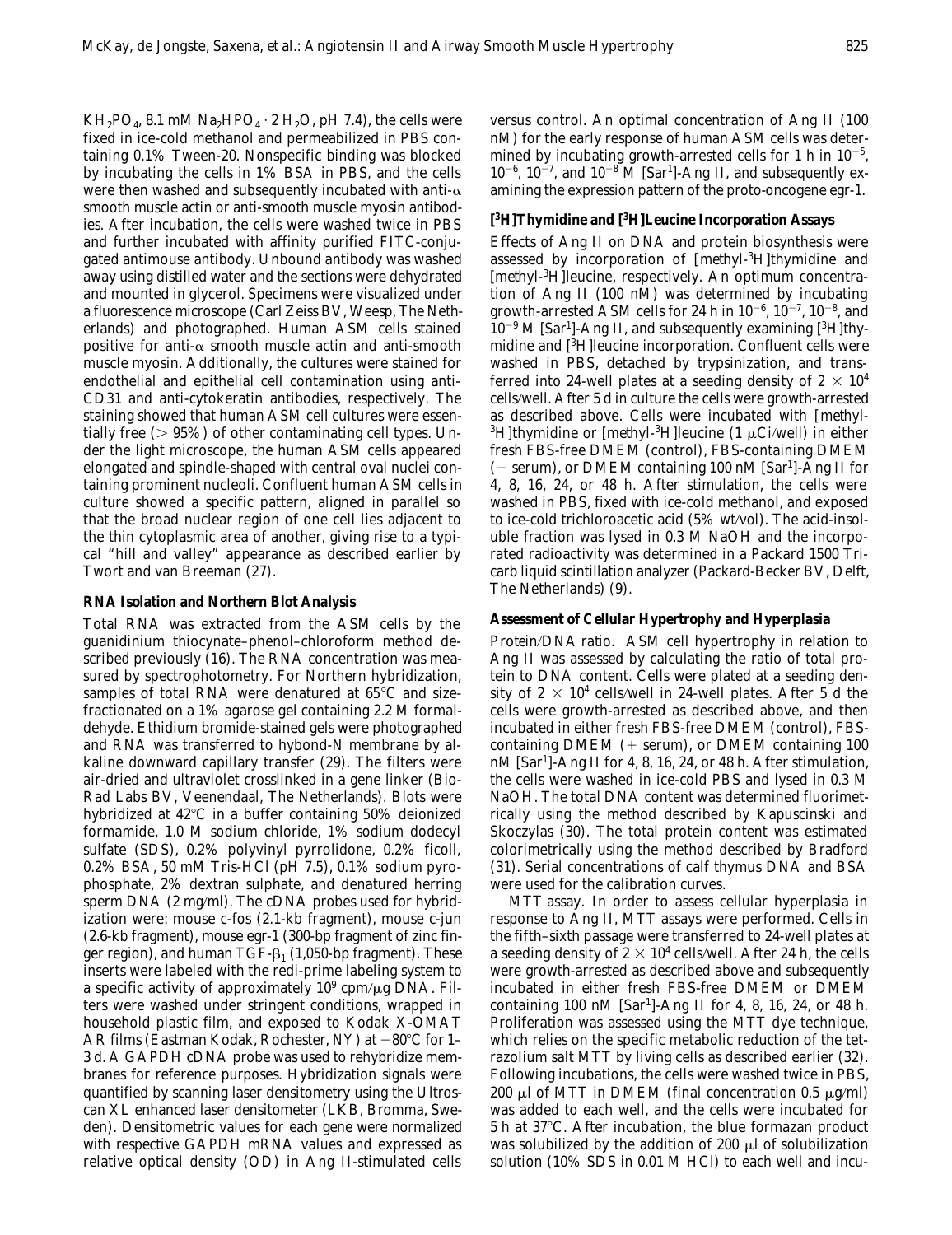B





*Figure 1*. Northern blot analysis of egr-1, c-fos, and c-jun expression in human ASM cells treated with Ang II. Total RNA from control (untreated) and Ang II-treated human ASM cells at various time points were subjected to Northern hybridization with radiolabeled cDNA probes as described in MATERIALS AND METHODS. Representative Northern blots for (*A*) egr-1 (3.5-kb mRNA band), (*B*) c-fos (2.2-kb mRNA band), and (*C*) c-jun (2.3-kb mRNA band) are shown. ASM cells were incubated with Ang II (100 nM) in serum-free medium for the times indicated at the top of each panel. Rehybridization of each filter with a GAPDH cDNA probe (*lower part of panel*, 1.4-kb mRNA band) was performed for reference purposes. (*D*) Line diagram showing quantification of mRNA expression pattern for different transcription factors (TF). Scanning densitometric values for each proto-oncogene were normalized with respective GAPDH mRNA values and expressed as relative optical density (OD). Results depict the values from the representative blots. Each experiment was repeated at least three times using human ASM cells originating from different individuals, and each experiment showed a similar pattern.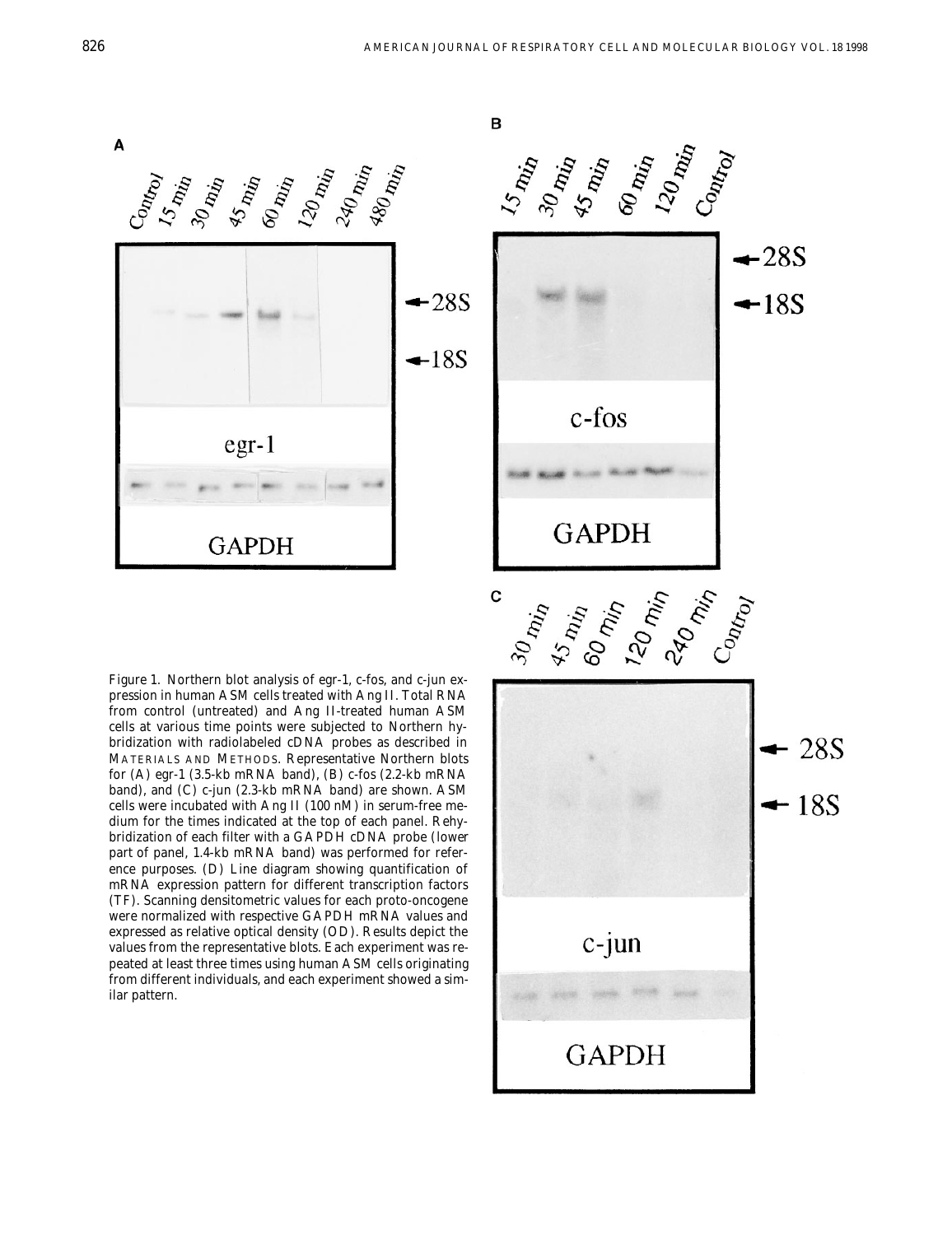bating for a further 16 h at 37°C. An aliquot of 200  $\mu$ l from each duplicate well was then transferred to a 96-well microtiter plate, and the OD was determined by automated dual wavelength spectrophotometry (Bio-Rad Labs) at a test wavelength of 595 nm and a reference of 690 nm. The change in optical density  $(\Delta_{OD})$ , which correlates directly with change in cell numbers, was plotted against time as described previously by Hirst and colleagues (10).

*Hemocytometry.* Cells were seeded into 24-well plates and treated as described above. Following stimulation, the medium was removed and the cell monolayers were resuspended in 100  $\mu$ l trypsin-EDTA at room temperature for 10 min. An equal volume of trypan blue was added to the cell suspension before counting in a Bürker hemocytometer (Marienfeld GmbH, Marienfeld, Germany). At least 120 cells were counted from each well to minimize counting error.

#### **Detection of TGF-**b**1 Protein in Conditioned Media**

Confluent cells in the fifth passage were growth-arrested as described above, and then incubated in either fresh FBS-free DMEM (control), FBS-containing DMEM  $(+)$  serum), or DMEM containing 100 nM [Sar<sup>1</sup>]-Ang II for 4, 8, 16, or 24 h. Media were removed and stored at  $-20^{\circ}$ C until assay. Biologically active TGF- $\beta_1$  protein was quantified by enzyme-linked immunosorbent assay (ELISA) using a TGF- $\beta_1$  E<sub>max</sub> ImmunoAssay System (Promega Corp. BNL, Leiden, The Netherlands) following the suppliers' instructions.

#### **Statistical Analysis**

Data are given as means  $\pm$  SEM. Statistical analysis was performed by using the Student's *t* test. Significance was accepted at  $P \leq 0.05$ .

#### **Results**

#### **Expression of Transcription Factors in Relation to Ang II**

Representative Northern blots showing the expression pattern of three proto-oncogenes, following Ang II stimulation of human ASM cells, are shown in Figures 1A–1C. Ang II induced the expression of mRNAs encoding egr-1 (*panel A*) and c-fos (*panel B*) as early as 15 min, while c-jun expression was increased after 45 min of Ang II stimulation (*panel C*). Figure 1D shows the quantitative analysis, by scanning laser densitometry, of the Northern blots for each proto-oncogene. Densitometric analysis revealed that the induction of c-fos and egr-1 was transient and reached a maximum at 45 min followed by an abrupt decline; whereas the expression of c-jun was also transient but reached a maximum at 120 min and gradually returned to basal levels after 4 h. The relative OD values for the levels of mRNA encoding egr-1, c-fos, and c-jun increased



*Figure 1*. Continued.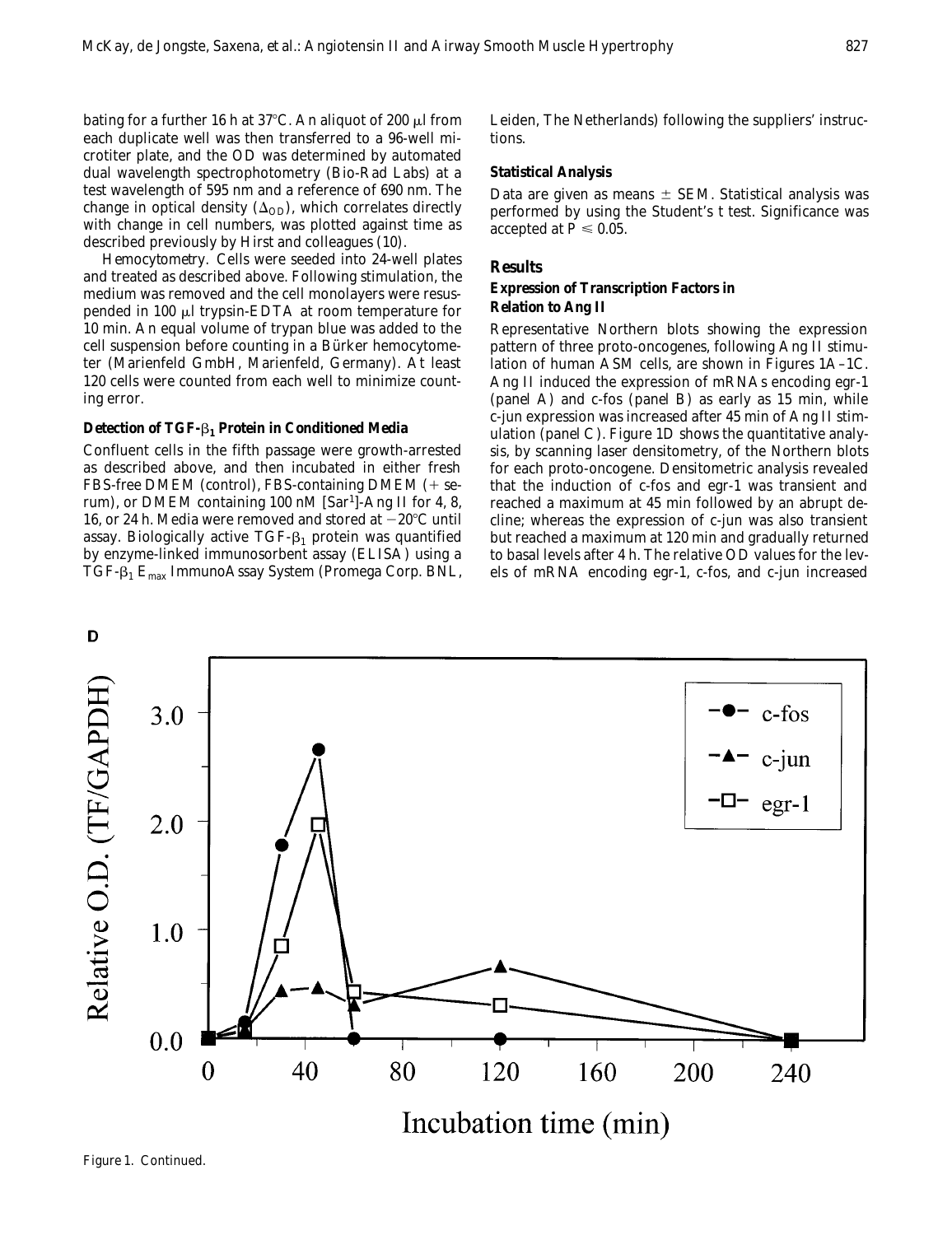

*Figure 2.* Ang II-induced DNA (A) and protein (B) biosynthesis in human ASM cells. [<sup>3</sup>H]Thymidine and [<sup>3</sup>H]leucine incorporation were measured in confluent, growth-arrested ASM cells that were stimulated with 100 nM Ang II and compared with untreated cells  $(C1 = 4 \text{ h}; C2 = 48 \text{ h})$  or cells treated with medium containing 10% FBS (+S). Values are calculated from three independent experiments of four determinations each and expressed as specific activity (dpm/ng DNA or dpm/µg protein). \**P* ≤ 0.05 compared with C1;  ${}^{\ast}P$   $\leqslant$  0.05 compared with C2.



*Figure 3.* Proliferative response of human ASM cells exposed to Ang II. Proliferation was assessed by hemocytometry (*A*) and by using the MTT dye technique as described in MATERIALS AND METHODS ( $B$ ). Values are represented as means  $\pm$  SEM of four measurements from three separate experiments.  $^*P \leqslant 0.05$  compared with control;  $^5P \leqslant 0.05$  compared with Ang II-treated cells.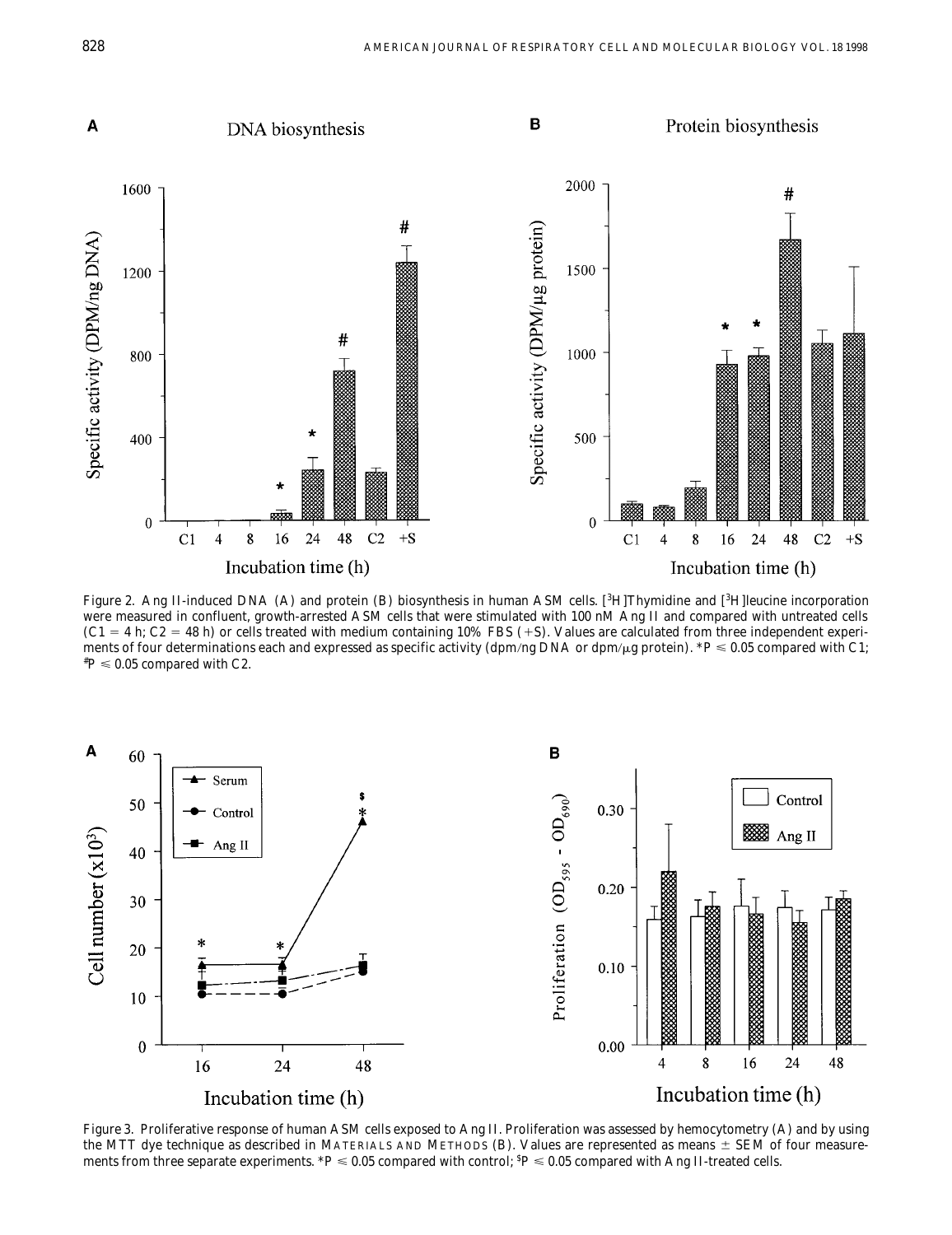

*Figure 4*. Ang II-induced cellular hypertrophy in human ASM cells. Total DNA and protein contents of ASM cells in the presence and absence of Ang II (100 nM) were measured. DNA and protein values were calculated from three independent experiments of four determinations each, and the protein/DNA ratio was calculated. Values are expressed as means  $\pm$  SEM. C1 = control (untreated) cells at 4 h; C2 = control cells at 48 h;  $+S$  = cells incubated with medium containing 10% FBS.  $^*P \leqslant 0.05$  compared with C1;  $^*P \leqslant 0.05$  compared with C2.

from 0 to their maximum values of 1.97, 2.66, and 0.67, respectively, after Ang II stimulation of human ASM cells.

### **Effects of Ang II on ASM Proliferation and Growth**

The initial aim of this study was to determine whether Ang II induces an increase in DNA and protein synthesis in ASM cells made quiescent in defined serum-free medium. Biosynthesis of DNA and protein from their respective labeled precursors (thymidine and leucine) was calculated as specific activity and represented as dpm/ng DNA (Figure 2A) or dpm/ $\mu$ g protein (Figure 2B). Data show that the biosynthesis of both DNA and protein was minimal until 8 h of Ang II incubation. However, a significant increase was observed in both DNA and protein biosynthesis at 16 h of Ang II stimulation and these levels remained elevated until 48 h as compared with controls.

In order to assess whether the DNA biosynthesis in human ASM cells, treated with Ang II, was accompanied with an increase in cell number, we performed hemocytometry and MTT assays. Data on hemocytometry showed that Ang II incubation did not significantly increase the cell number with time as compared with respective controls. However, serum already induced a significant ( $P \leq$ 0.05) increase in cell numbers at 16 h as compared with controls, and at 48 h cell numbers were considerably higher ( $P \le 0.001$ ) as compared with respective control and Ang II-treated cells (Figure 3A). MTT-reduction assay data showed no significant change in OD values at 4, 8, 16, 24, or 48 h of Ang II incubation as compared with respective controls, indicating that Ang II did not cause ASM cell proliferation (Figure 3B).

In a separate set of experiments, the total DNA and protein contents of the ASM cells were determined in relation to Ang II stimulation with time. Figure 4 shows the effect of Ang II on the protein/DNA ratio in human ASM cells. In order to assess Ang II-induced hypertrophy in human ASM cells, we calculated the protein-to-DNA ratio at different time points. After 16 h of Ang II incubation, the protein/DNA ratio of the ASM cells increased significantly ( $P \le 0.001$ ) compared with controls, indicating that the cells were synthesizing more protein than DNA, suggesting cellular hypertrophy.

## **Effects of Ang II on TGF-**b**1 Expression**

To evaluate the effects of Ang II on TGF- $\beta_1$  expression, we analyzed total cellular RNA from serum-fed ASM cells and cells stimulated with 100 nM Ang II for various time intervals and compared the expression pattern with re-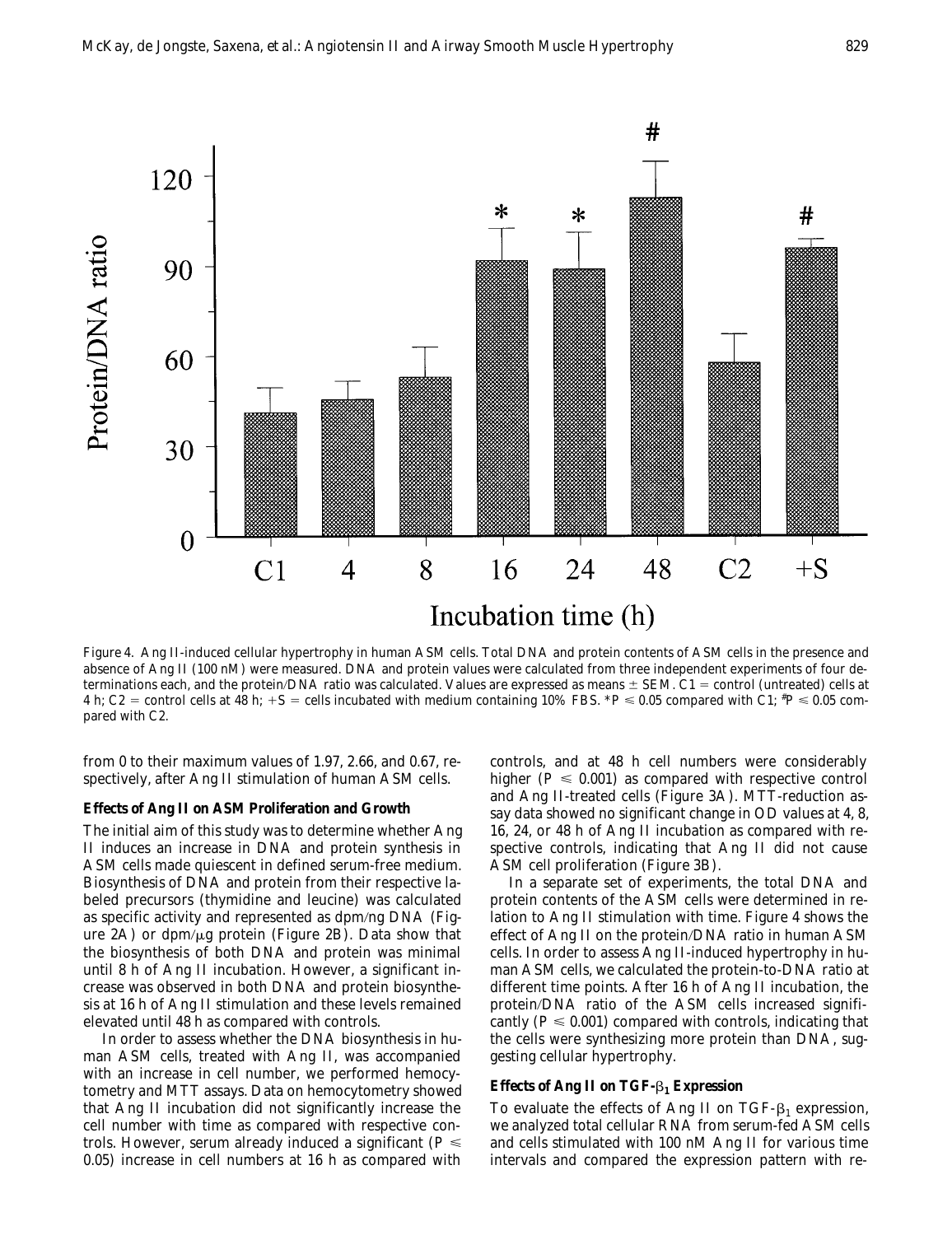*Figure 5.* TGF- $\beta_1$  mRNA expression in human ASM cells in relation to Ang II. (*A*) A representative Northern blot showing the major 2.5-kb mRNA band encoding TGF- $\beta_1$ . RNA from control and Ang II-treated human ASM cells was hybridized with a radiolabeled human TGF- $\beta_1$  probe as described in MATERIALS AND METHODS. Human ASM cells were incubated with Ang II (100 nM) in serum-free medium for the times indicated at the top of the panel. Filters were reprobed with a radiolabeled GAPDH cDNA for reference purposes (*lower part of panel A*). (*B*) Bar graph showing quantitative analysis of the Ang II-induced TGF- $\beta_1$  expression. Scanning densitometric values for TGF- $\beta_1$  were normalized with respective GAPDH mRNA values. Values are means of the normalized signal  $\pm$  SEM ( $n = 4$ ) and expressed as fold induction versus control (control value set at 1.0).  $^{\#}P$   $\leqslant$  0.05 versus control (control cells at 24 h).



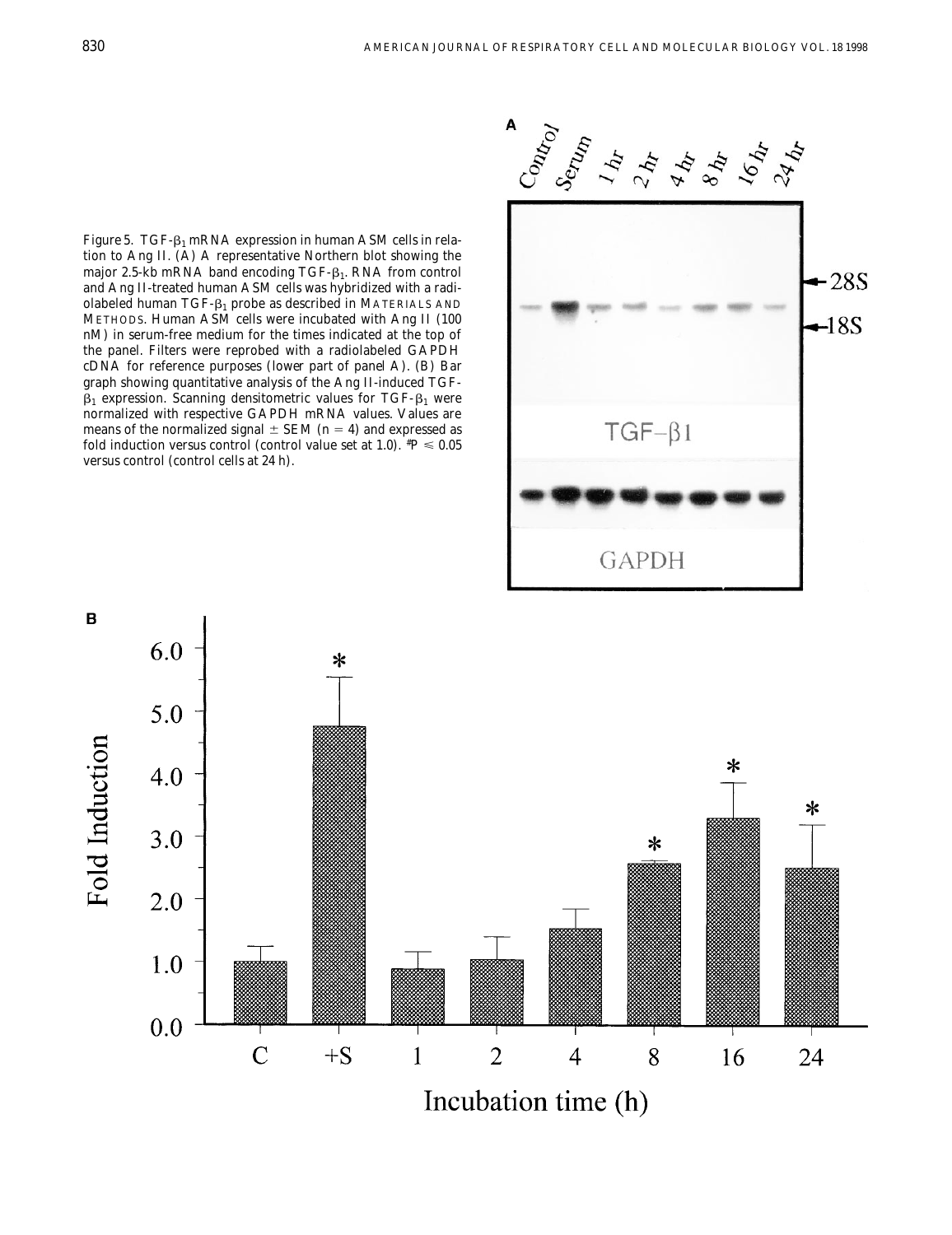spective controls. Using a human-specific cDNA probe encoding  $TGF- $\beta_1$ , we detected an mRNA species of 2.4 kb in$ human ASM cells (Figure 5A). TGF- $\beta_1$  expression was drastically increased ( $\overline{P} \le 0.001$ ) in serum-fed cells as compared with the control cells. Scanning laser densitometric analysis of  $TGF- $\beta_1$  expression showed that Ang II signifi$ cantly induced ( $P \le 0.001$ ) the steady-state mRNA levels which became apparent after 8 h and reached a maximum level at 16 h ( $P \le 0.001$ ) as compared with controls (Figure 5B). To evaluate whether the increase in mRNA levels for  $TGF-<sub>1</sub>$  were accompanied with an increase in secreted protein, biologically active  $TGF- $\beta_1$  was measured in the$ conditioned medium after stimulation of the ASM cells with Ang II for various time intervals. Indeed, a significant increase in TGF- $\beta_1$  protein was observed after 8 h, which remained elevated at 24 h (Table 1).

#### **Discussion**

This is the first study showing that Ang II, in the absence of serum, induces hypertrophy in human airway smooth muscle cells *in vitro*. In an attempt to discern whether Ang II could induce cell hypertrophy, cell hyperplasia, or both, we used several biochemical markers. On the basis of [<sup>3</sup> H]leucine incorporation, protein over DNA accumulation in the cell (33), MTT-reduction assays, and cell number determinations, our results clearly indicate a hypertrophic response to Ang II in human ASM cells. Our data also show that Ang II induced an increase in [3H]thymidine incorporation into DNA without significantly altering the cell number in human ASM cells. Furthermore, the magnitude of increase in [<sup>3</sup>H]thymidine incorporation was much lower (55%) than that seen with FBS, suggesting that Ang II may act as a weak mitogen for human ASM cells.

Studying vascular smooth muscle cells *in vitro*, several groups have demonstrated cell proliferation (34) whereas others have shown only cellular hypertrophy after Ang II stimulation (15, 17, 35). Ang II-induced hypertrophy in vascular smooth muscle cells has been shown to be associated with an increase in expression and secretion of the autocrine growth factor platelet-derived growth factor-AA (PDGF-AA) (15, 36). PDGF is a potent mitogen for vascular smooth muscle cells and it is quite possible that in analogy to these cells, human ASM cells express and secrete PDGF in response to Ang II, resulting in an increase in DNA synthesis. Moreover, Ang II induces the synthesis and release of other autocrine–paracrine mitogenic factors such as endothelin-1 and basic fibroblastic growth factor (8, 15). Therefore, in this study, Ang II-induced DNA syn-

TABLE 1 *Effects of Ang II on secretion of biologically active TGF-*b*<sup>1</sup>*

| Incubation Time with Ang II $(h)$ | Active TGF- $\beta_1$ (pg/ml) |
|-----------------------------------|-------------------------------|
| Control                           | $161.6 \pm 12.0$              |
|                                   | $446.0 \pm 3.0$               |
| 24                                | $393.3 \pm 11.9$              |

Biologically active TGF- $\beta_1$  was measured in the conditioned medium of human ASM cells treated with Ang II for 8 and 24 h as described in MATERIALS AND METHODS. Values are means  $\pm$  SEM.

thesis may be attributed to the autocrine induction of such growth factors, although it does not appear that the cells are capable of completing the cell cycle (i.e., no increase in cell number). In this regard, Jahan and associates (37) demonstrated that Ang II did not induce the transition of aortic smooth muscle cells in the  $G_0$  phase to the  $G_1$  phase; rather, it acted as a progression factor stimulating cells remaining in the  $G_1$  phase to synthesize protein and DNA. Additionally, they found that PDGF stimulated the entry of cells in the  $G_0$  phase into the  $G_1$  phase without a further progression into the S and M phases, whereas Ang II incubation stimulated the progression of these PDGF-pretreated  $G_1$  cells to the S and M phases. Perhaps, in our study, DNA repair could also be partly responsible for the increase in [<sup>3</sup> H]thymidine incorporation into DNA with time in the Ang II-treated cells.

In this study, we chose 60 h of serum-free culture conditions in order to synchronize and growth-arrest human ASM cells. Fluorescent-activated cell sorter analysis verified that more than 85% of cells were in the  $G_0/G_1$  phase of the cell cycle after 60 h of serum deprivation, allowing us to examine the direct effects of Ang II on cell division and growth. Others have reported earlier that 48 h of serum deprivation was successful in growth-arresting ASM cells in culture (10–12, 38). The data presented here demonstrate that Ang II is a weak mitogen and a potent hypertrophic stimulus for human ASM cells *in vitro*. However, the cellular mechanisms involved in Ang II-stimulated mitogenesis in ASM cells are undefined and may be distinct from vascular smooth muscle cells.

Previous studies have established that Ang II can induce a rapid increase of the growth-associated nuclear proto-oncogenes c-myc, c-fos, c-jun, and egr-1 in a variety of cell types (20, 22, 39). Similarly, in human ASM cells, nuclear events associated with Ang II activation appear to be the induction of immediate early genes (c-fos, c-jun, and egr-1). The observed increase in DNA biosynthesis could be attributed to the transient expression of the transcription factors c-fos, c-jun, and egr-1, which have previously been reported to be involved in cell growth and differentiation (18, 20, 21, 39). Additionally, the Fos and Jun proteins form a heterodimeric complex known as the AP-1 transcription factor, which activates gene transcription by binding to an AP-1 site in target genes that may subsequently contribute to cell proliferation and growth (19, 21, 40). Previous studies have demonstrated that Ang II stimulates Ang II type-1  $(AT<sub>1</sub>)$  receptor-mediated hypertrophy in cardiac myocytes and hyperplasia in cardiac fibroblasts (18, 41). In vascular smooth muscle cells, proliferative effects of Ang II are attributed to the  $AT_1$  receptor which is coupled to G-proteins and classic intracellular second messenger systems (42). In contrast, the function and the signal transduction pathways for the  $AT_2$  receptor, which exhibits only 32% homology to the  $AT_1$  receptor are not fully understood. However,  $AT_2$  receptor-mediated growth inhibition in endothelial cells treated with Ang II has been reported (43). We might speculate that the Ang II-induced upregulation of immediate early genes in human ASM cells may be mediated via  $AT_1$  receptors.

In the present study we have demonstrated that Ang II induces TGF- $\beta_1$  mRNA expression and the secretion of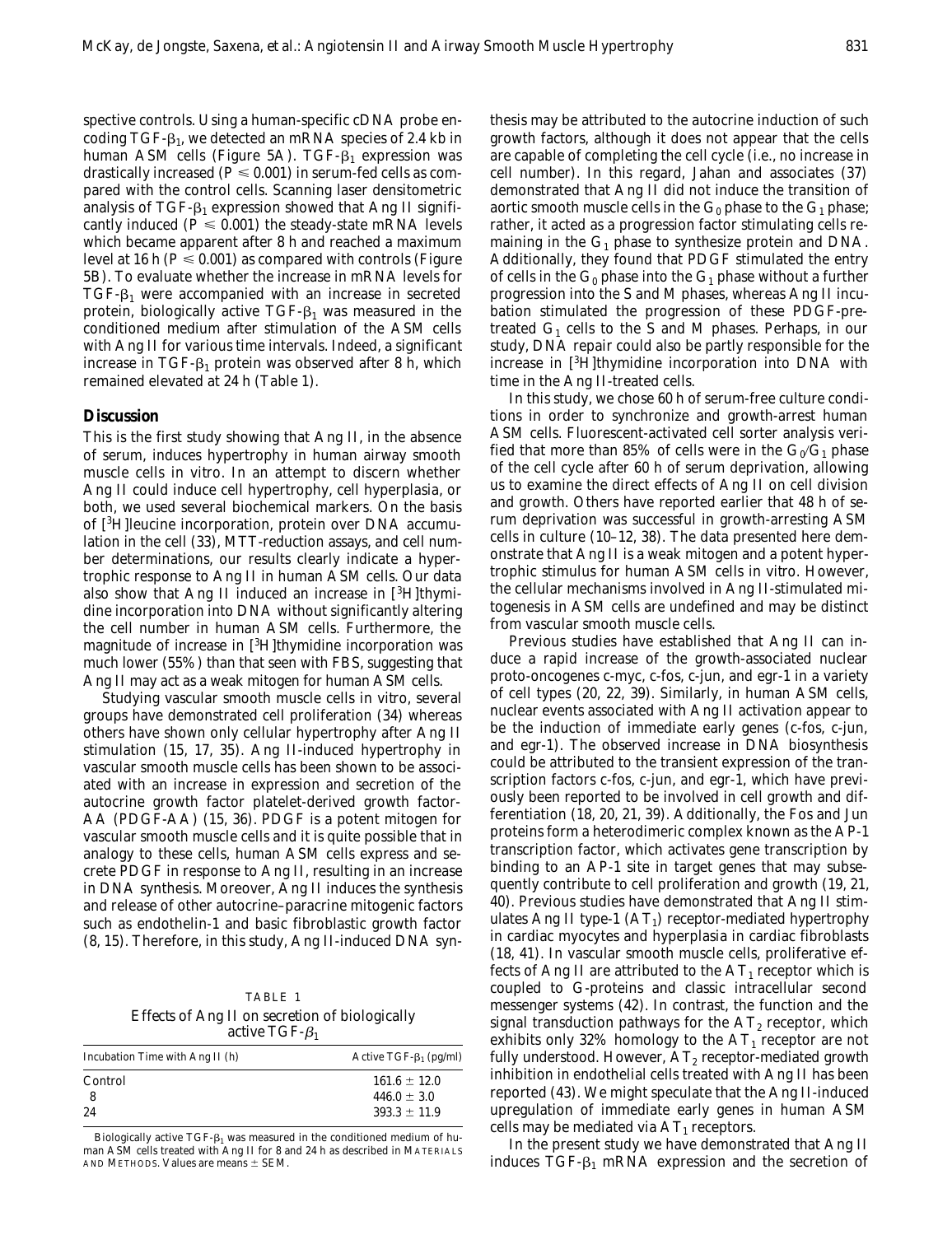biologically active  $TGF-<sub>1</sub>$  protein in human ASM cells. Our findings are in agreement with previous reports where Ang II has been shown to stimulate  $TGF- $\beta_1$  both at$ mRNA and protein levels in vascular smooth muscle cells (17, 26, 34). One explanation for the induction of TGF- $\beta_1$ seems to be the positive regulation by the AP-1 transcription factor. The TGF- $\beta_1$  promoter region contains an AP-1 site which can modulate  $TGF-<sub>1</sub>$  gene expression, suggesting that the Ang II-induced expression of c-fos and c-jun may participate in the induction of  $TGF-<sub>1</sub>$  gene expression (17, 44). Several groups have shown that the incubation of vascular smooth muscle cells with  $TGF- $\beta_1$  induces$ cellular hypertrophy and inhibits mitogen-stimulated proliferation (34, 45, 46). Apart from the mechanisms involving induction of growth factors such as TGF- $\beta_1$  and PDGF, Ang II-induced hypertrophy in human ASM cells may be attributed partly to changes in the contractile phenotype of these cells in response to Ang II stimulation. Koibuchi and colleagues have shown that vascular smooth muscle cell growth is mediated by the autocrine production of active TGF- $\beta_1$  (26). This may also be the case in ASM cells. The autocrine production of biologically active TGF- $\beta_1$  is a major determinant of whether vascular smooth muscle cells grow by hypertrophy or hyperplasia (17). It remains to be determined whether the direct incubation of human ASM cells with biologically active  $TGF- $\beta_1$  can stim$ ulate cellular hypertrophy.

In conclusion, we have established that Ang II induces DNA biosynthesis and protein biosynthesis, with the net effect being the accumulation of protein over DNA indicating hypertrophy in human ASM cells. Caution must be exercised in extrapolating from *in vitro* studies to *in vivo* observations, but our data suggest a potentially important role for Ang II in ASM growth in airway remodeling in asthma. This possibility is supported by the findings that plasma levels of Ang II are elevated in patients with acute severe asthma (13, 14). Our results also demonstrate that the ASM cells are activated by Ang II and that egr-1, c-fos, and c-jun appear to be the primary response genes. The transient expression of these transcription factors is evidence in favor of induction of the nuclear transcriptional machinery that can subsequently be involved in cellular hypertrophy, since egr-1, c-fos, and c-jun upregulation generally precede the induction of growth-associated genes in a wide variety of cells. Furthermore, the late and sustained induction of TGF- $\beta_1$  in response to Ang II could contribute, in an autocrine manner, to the process of hypertrophy in human ASM cells. Hence, Ang II activates a proliferative pathway (increase in DNA synthesis), as well as a possible antiproliferative and hypertrophic pathway (TGF- $\beta_1$ ) upregulation), such that the net effect is hypertrophy in human ASM cells.

*Acknowledgments:* This study was supported by The Netherlands Asthma Foundation, grant no. NAF 95.46. The authors are grateful to Drs. Rolf Müller (c-fos), Rodigro Bravo (c-jun), Vikas Sukhatme (egr-1), and Rik Derynck  $(TGF- $\beta_1$ )$  for generously providing the cDNA probes. They also thank Ms. Marion de Haas for her technical assistance.

#### *References*

1. Lambert, R. K., B. R. Wiggs, K. Kuwano, J. C. Hogg, and P. D. Pare. 1993. Functional significance of increased airway smooth muscle in asthma and COPD. *J. Appl. Physiol.* 74:2771–2781.

- 2. Dunnill, M. S., G. R. Massarella, and J. A. Anderson. 1969. A comparison of the quantitative anatomy of the bronchi in normal subjects, in status asthmaticus, in chronic bronchitis, and in emphysema. *Thorax* 24:176–179.
- 3. Jeffrey, P. K. 1992. Pathology of asthma. *Br. Med. Bull.* 48:23–39.
- 4. Stewart, A. G., P. R. Tomlinson, and J. Wilson. 1993. Airway wall remodelling in asthma: a novel target for the development of anti-asthma drugs. *Trends Pharmacol. Sci*. 14:275–279.
- 5. Okazawa, M., P. D. Pare, J. C. Hogg, and R. K. Lambert. 1994. Airway and Vascular Remodelling in Asthma and Cardiovascular Diseases. Academic Press, London. 91–101.
- 6. Ebina, M., T. Takahashi, T. Chiba, and M. Motomiya. 1993. Cellular hypertrophy and hyperplasia of airway smooth muscles underlying bronchial asthma: a 3-D morphometric study. *Am. Rev. Respir. Dis.* 148:720–726.
- 7. Ebina, M., H. Yaegashi, R. Chiba, T. Takahashi, M. Motomiya, and M. Tanemura. 1990. Hyperreactive site in the airway tree of asthmatic patients revealed by thickening of bronchial muscles: a morphometric study. *Am. Rev. Respir. Dis.* 141:1327–1332.
- 8. Glassberg, M. K., A. Ergul, A. Wanner, and D. Puett. 1994. Endothelin-1 promotes mitogenesis in airway smooth muscle cells. *Am. J. Respir. Cell Mol. Biol.* 10:316–321.
- 9. Hirst, S. J., P. J. Barnes, and C. H. C. Twort. 1996. PDGF isoform-induced proliferation and receptor expression in human cultured airway smooth muscle cells. *Am. J. Physiol.* 270:L415–L428.
- 10. Hirst, S. J., P. J. Barnes, and C. H. C. Twort. 1992. Quantifying proliferation of cultured human and rabbit airway smooth muscle cells in response to serum and platelet-derived growth factor. *Am. J. Respir. Cell Mol. Biol.* 7:574–581.
- 11. Stewart, A. G., P. R. Tomlinson, D. J. Fernandes, J. W. Wilson, and T. Harris. 1995. Tumor necrosis factor-a modulates mitogenic responses of human cultured airway smooth muscle. *Am. J. Respir. Cell Mol. Biol.* 12:110– 119.
- 12. Panettieri, R. A., P. A. Yadvish, A. M. Kelly, N. A. Rubinstein, and M. I. Kotlikoff. 1990. Histamine stimulates proliferation of airway smooth muscle and induces c-fos expression. *Am. J. Physiol.* 259:L365–L371.
- 13. Millar, E. A., J. E. Nally, and N. C. Thomson. 1995. Angiotensin II potentiates methacholine-induced bronchoconstriction in human airway both in vitro and in vivo. *Eur. Respir. J.* 8:1838–1841.
- 14. Millar, E. A., R. M. Angus, G. Hulks, J. J. Morton, J. M. C. Connell, and N. C. Thomson. 1994. Activity of the renin-angiotensin system in acute severe asthma and the effect of angiotensin II on lung function. *Thorax* 49: 492–495.
- 15. Itoh, H., M. Mukoyama, R. E. Pratt, G. H. Gibbons, and V. J. Dzau. 1993. Multiple autocrine growth factors modulate vascular smooth muscle cell growth response to angiotensin II. *J. Clin. Invest.* 91:2268–2274.
- 16. Sharma, H. S., H. A. A. van Heugten, M. A. Goedbloed, P. D. Verdouw, and J. M. J. Lamers. 1994. Angiotensin II induced expression of transcription factors precedes increase in transforming growth factor-1 mRNA in neonatal cardiac fibroblasts. *Biochem. Biophys. Res. Commun.* 205:105– 112.
- 17. Gibbons, G. H., R. E. Pratt, and V. J. Dzau. 1992. Vascular smooth muscle cell hypertrophy vs. hyperplasia: autocrine transforming growth factor- $\beta_1$ expression determines growth response to angiotensin II. *J. Clin. Invest.* 90:456–461.
- 18. Sadoshima, J. I., and S. Izumo. 1993. Molecular characterization of angiotensin II induced hypertrophy of cardiac myocytes and hyperplasia of cardiac fibroblasts. Critical role of the AT-1 receptor subtype. *Circ. Res.* 73: 413–423.
- 19. Halazonetis, T. D., G. Georgopoulos, M. E. Greenberg, and P. Leder. 1988. C-Jun dimerizes with itself and with c-Fos, forming complexes of different DNA binding affinities. *Cell* 55:917–924.
- 20. Kim, S., M. Kawamura, H. Wanibuchi, K. Ohta, A. Hamaguchi, T. Omura, T. Yukimura, K. Miura, and H. Iwao. 1995. Angiotensin II type-1 receptor blockade inhibits the expression of immediate-early genes and fibronectin in rat injured artery. *Circulation* 92:88–95.
- 21. Herschman, H. R. 1991. Primary response genes induced by growth factors and tumour promoters. *Annu. Rev. Biochem.* 60:281–319.
- 22. Naftilan, A. J., G. K. Gilliland, C. S. Eldridge, and A. S. Kraft. 1990. Induction of the proto-oncogene c-jun by angiotensin II. *Mol. Cell Biol.* 10:5536– 5540.
- 23. Lyons, R. M., L. E. Gentry, A. F. Purchino, and H. L. Moses. 1990. Mechanism of activation of latent recombinant transforming growth factor  $\beta 1$  by plasmin. *J. Cell Biol.* 110:1361–1367.
- 24. Sporn, M. B., and A. B. Roberts. 1992. Transforming growth factor-b: recent progress and new challenges. *J. Cell Biol.* 119:1017–1021.
- 25. Villarreal, F. J., and W. H. Dillmann. 1992. Cardiac hypertrophy-induced changes in mRNA levels for TGF- $\beta_1$ , fibronectin, and collagen. Am. J. *Physiol.* 262(6, Pt. 2):H1861–H1866.
- 26. Koibuchi, Y., W. S. Lee, G. H. Gibbons, and R. E. Pratt. 1993. Role of transforming growth factor-b1 in the cellular growth response to angiotensin II. *Hypertension* 21:1046–1050.
- 27. Twort, C., and C. van Breeman. 1988. Human airway smooth muscle in culture. *Tissue Cell* 20:339–344.
- 28. Chamley-Campbell, J., G. R. Campbell, and R. Ross. 1979. The smooth